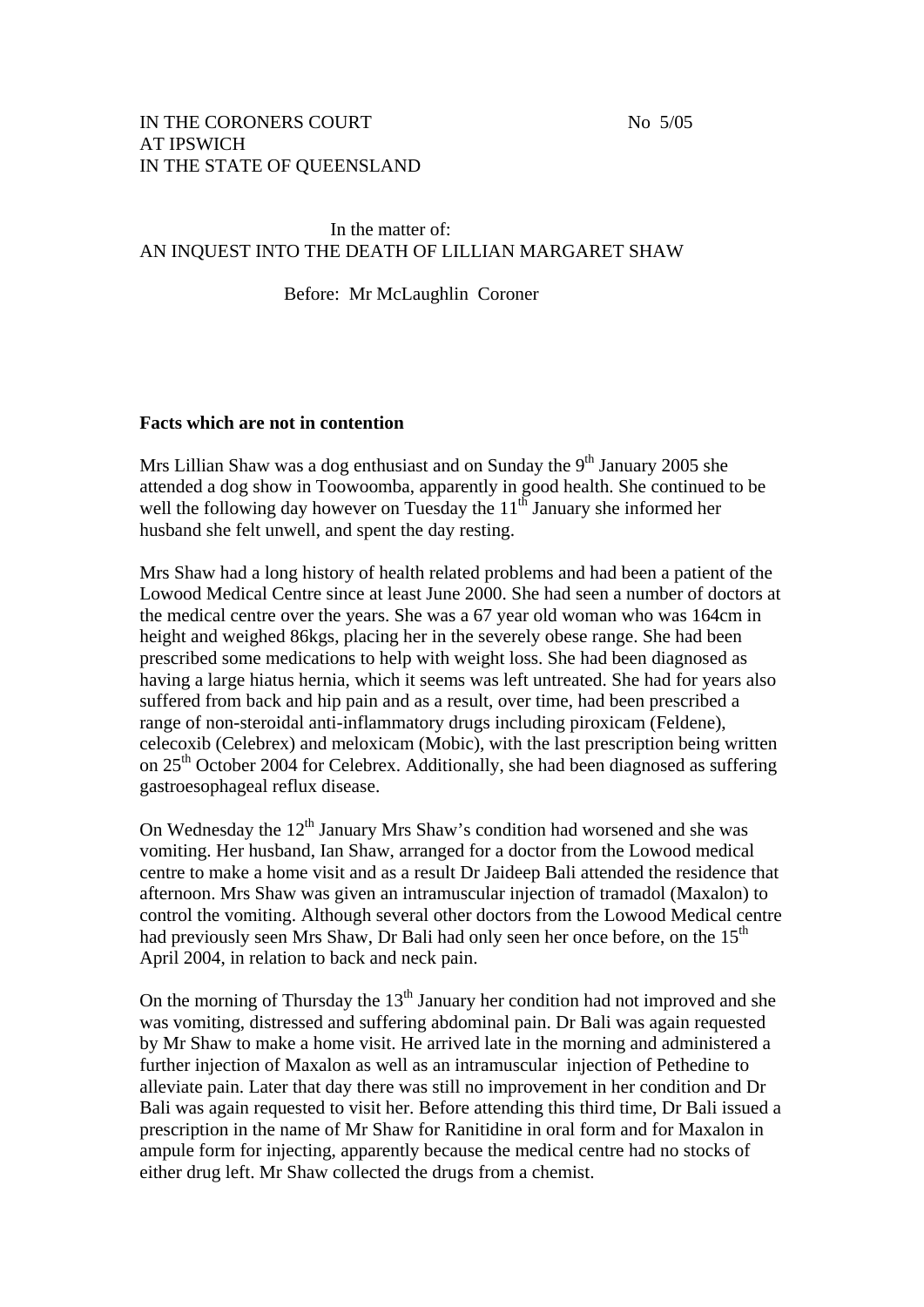Dr Bali arrived at about 4.30pm and administered a third injection of Maxalon from the drugs obtained by Mr Shaw. He also administered an intramuscular injection of Morphine from drugs he had brought with him from the medical centre, this drug being given for pain relief from the continuing abdominal pain. The Ranitidine was intended to reduce reflux or peptic ulcer symptoms, and was to be given orally that night.

A little after 7pm that evening Mr Shaw found Mrs Shaw kneeling on the floor at the head of her bed with her head resting on the bed. Upon checking her he found her to be cold and with her eyes open and fixed. There was no sign of life and he therefore made an emergency call for an ambulance. He commenced attempts at CPR while waiting for the ambulance. The ambulance arrived about 20 minutes later and also attempted resuscitation, without success.

# **Autopsy and toxicology**

An autopsy was carried out on the  $14<sup>th</sup>$  January by Dr Nathan Milne, a pathologist at the John Tonge Centre. In a written report he noted that *"Histology showed changes in keeping with a perforated stomach (gastric) ulcer."* At the inquest he explained his written report by saying :

*"There was a hole in the stomach. There was blood and other fluid in the stomach and within the abdominal cavity. There was also inflammation of the peritoneum, which is the membrane that lines the abdominal cavity, so I was of the opinion there was a perforation of the stomach leaking fluid out into the peritoneal cavity and secondary inflammation of the peritoneum."* 

He went on to say *"…there was an inflammatory reaction in the abdominal cavity … which does not occur after death so I am satisfied that this perforation had occurred prior to death."* and that *" It is very difficult for me to give an idea of the timing of the haemorrhaging."* 

Mrs Shaw's blood was analysed and Mr M Stephenson, a State Analyst with the Forensic Toxicology Laboratory, Brisbane, issued a certificate showing the following concentrations of drugs in the blood :

| Alcohol                              | - nil                                 |               |
|--------------------------------------|---------------------------------------|---------------|
| Phentermine                          | $-0.4$ mg/kg                          |               |
| Morphine                             | $-0.28$ mg/kg                         |               |
| Total morphine                       |                                       |               |
|                                      | (morphine plus Morphine glucuronides) | $-0.61$ mg/kg |
| Metoclopramide - $0.3 \text{ mg/kg}$ |                                       |               |
| Pethedine                            | $-0.2$ mg/kg                          |               |
| <b>Tramadol</b>                      | $-0.08$ mg/kg                         |               |

Dr Milne noted that the level of Morphine *"falls within the potentially fatal range."*After considering his own findings along with the blood analysis, Dr Milne concluded in his report :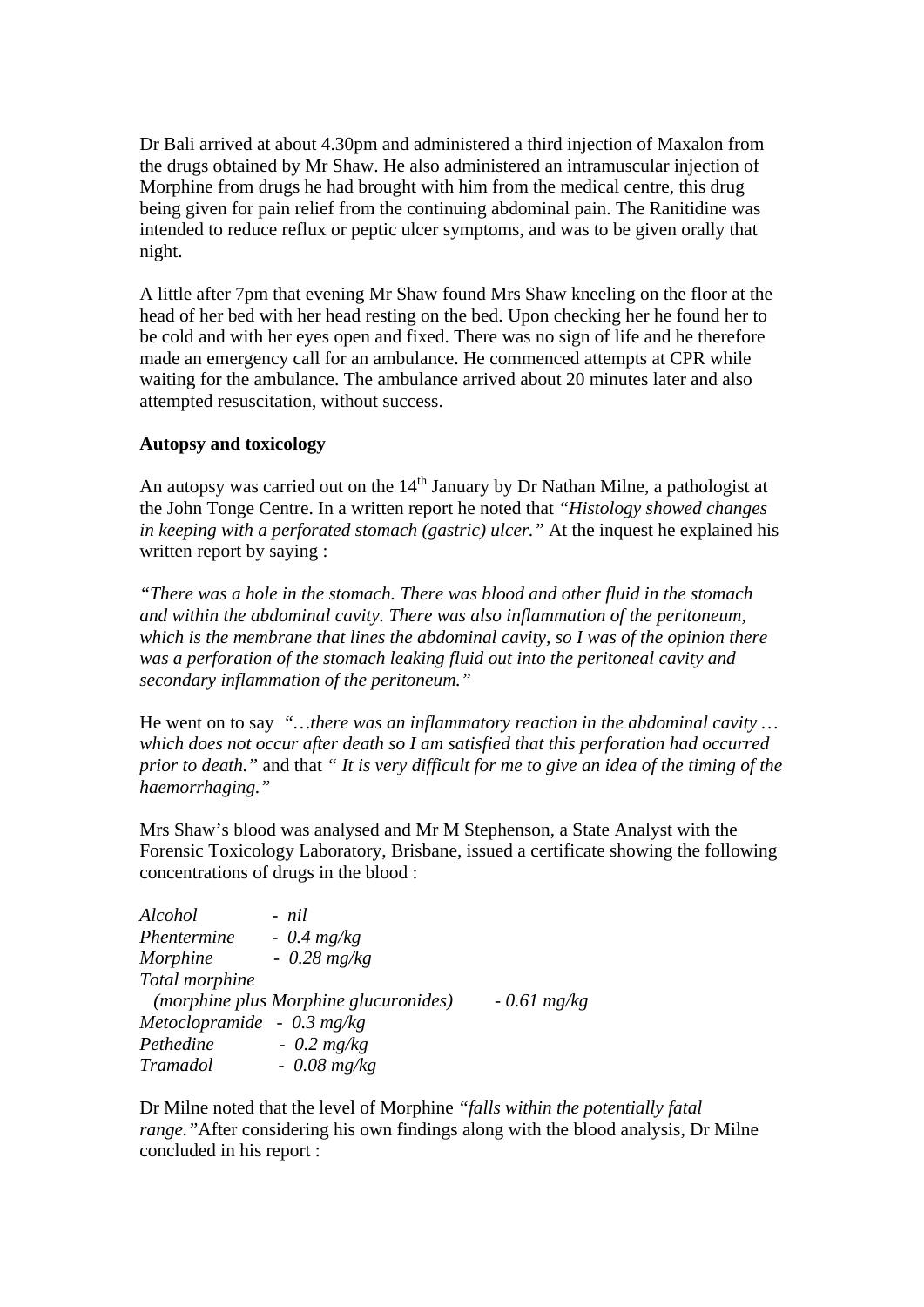*"In my opinion, the most likely cause of death is a perforated gastric ulcer. This is consistent with the history of abdominal pain…….Another potential cause of death is Morphine toxicity. It is difficult to interpret the significance of the blood Morphine concentration. Although it falls within the potentially fatal range, this does not mean it causes death in all cases. Although this cannot be completely excluded as a cause of death, the history and post mortem findings are more in keeping with death from a perforated gastric ulcer."* 

## **The husband of Mrs Shaw**

Mr Ian Shaw gave evidence of his observations during the days leading up to the death of Mrs Shaw, his wife. He said that during the first visit by Dr Bali on the  $12<sup>th</sup>$ January he informed the doctor that Mrs Shaw was in severe pain and had been vomiting a substantial quantity of dark fluid suspected of being blood or faecal matter. The vomitus had been disposed of before Dr Bali arrived. He was in the bedroom the entire time Dr Bali was present and says Dr Bali did not carry out any examination whatsoever of Mrs Shaw and made no further enquiry regarding the vomitus. He injected her with Maxalon, but did not say what the injection was, and advised her to take fluids.

On the second visit on the morning of the  $13<sup>th</sup>$  January Mr Shaw says he was trying by telephone to arrange a home visit from 7am onwards and after a number of phonecalls to the medical centre, Dr Bali arrived at 11.40am. He again told Dr Bali Mrs Shaw was still vomiting and in severe pain, but did not describe the vomitus on this occasion. He was again present during the entire visit and is "absolutely certain" that again there was no examination of Mrs Shaw. She was injected with Maxalon and Pethedine and again Dr Bali did not say what either injection was. Mrs Shaw was again advised to take fluids and Dr Bali said to Mr Shaw "How would your wife feel about going to hospital ?" to which he replied that she probably would not like to do so. Dr Bali also advised to call him again later in the day if there was no improvement.

At 4pm Mr Shaw telephoned Dr Bali to advise there had been no improvement and it was then that Dr Bali asked Mr Shaw to come and collect a prescription, which Mr Shaw did. During the third visit that afternoon again Mr Shaw was present the entire time and again is adamant that no examination at all took place. Again, when two injections were given, this time Maxalon and Morphine, Dr Bali did not say what either injection was. Mr Shaw is also adamant that during this visit there was no discussion about Mrs Shaw going to hospital and that the only time hospital was mentioned was the previously mentioned enquiry during the second visit.

# **The treating doctor – background information**

Dr Jaideep Bali is a medical practitioner employed at Lowood Medical centre. He holds the qualifications of MB BS and Master of Surgery from Punjab University in India. He is registered to practice in Queensland in an "area of need" pursuant to Section 135 of the Medical Practitioners Registration Act 2001. The relevant Medical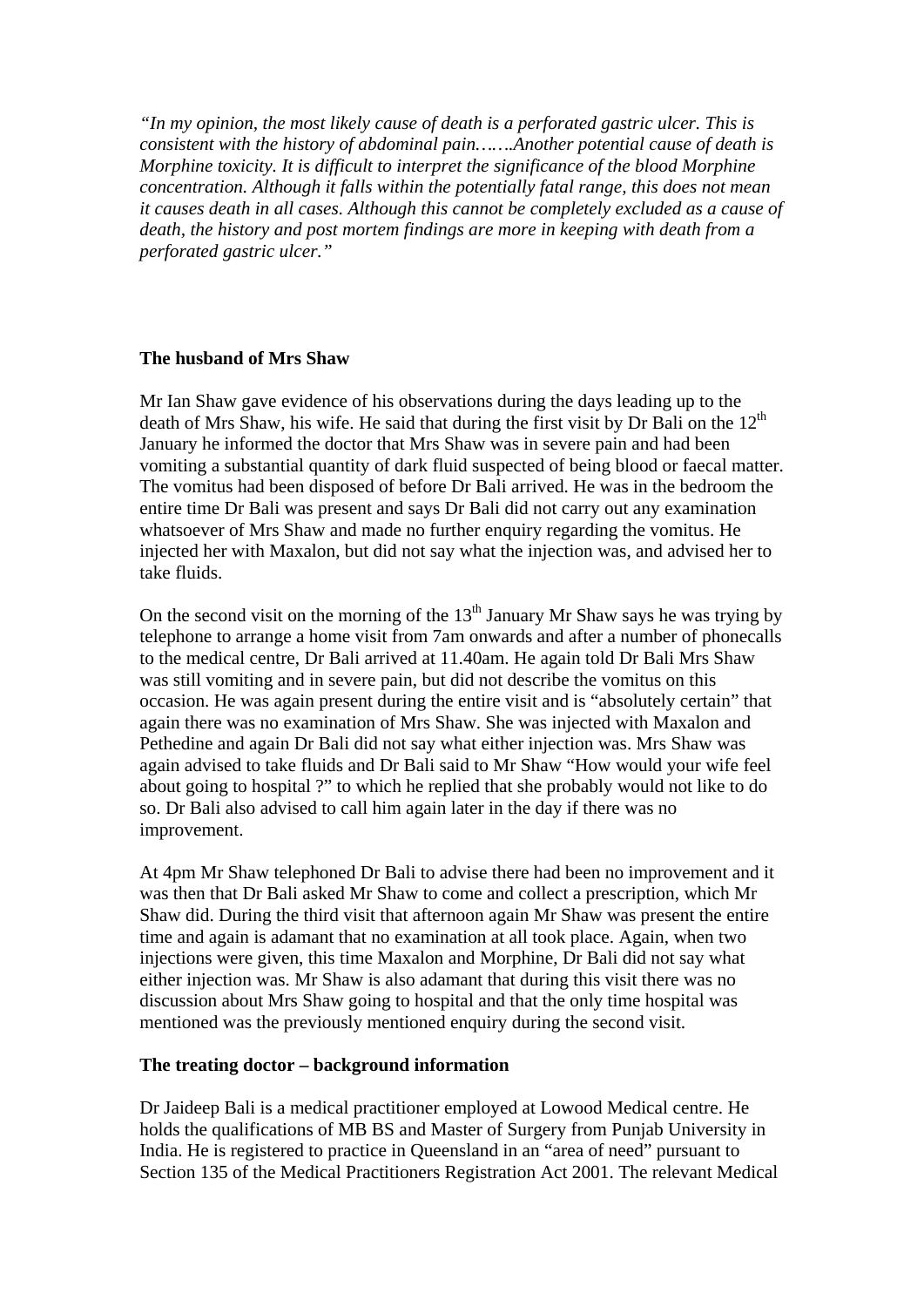Practitioners Register kept by the Office of Health Practitioner Registration Board (Queensland Government) shows his registration category under S135 to be:

 *"Special Purpose Activity : To fill an area of need in rural general practice at Lowood Medical Centre and Fernvale Medical Centre."* 

In a published policy document the Medical Board of Queensland discusses the concept of special purpose registration to practise in an area of need and says at paragraph 4.4.1

*"Registration in this category is generally only available on a temporary basis to graduates of non accredited institutions."* 

And at paragraph 4.4.4

*"An applicant for this category must be sponsored by a hospital or public health institution, a medical practitioner with general registration, or by a locum/deputising agency."* 

And at paragraph 4.4.17

*"The level of supervision associated with the particular position applied for will be considered by the Board. Applications for registration in this category must be accompanied by details of the supervision which will be provided to the applicant."* 

As I understand it, the concept of a "sponsor" and of "supervision" are the same, although the policy document is not entirely clear about this.

Section 141 of the Act provides for the Medical Board to impose on a special purpose registrant such *"conditions the board considers necessary or desirable for the applicant to competently and safely undertake the activity the subject of the application."* 

The Medical Practitioners Register, under the heading "Conditions imposed on this registration" indicates *"There are no conditions imposed on this registrant."* 

#### **The treating doctor – his version of events**

Dr Bali gave evidence after first refusing and then being required to do so pursuant to Section 39(2) of the Coroners Act 2003. He is therefore afforded the protection given by that section against his evidence being admissible in any other proceeding.

Dr Bali advised that while at Lowood Medical Centre he was under the supervision of Dr Crowley as required by his "area of need" registration. He also said however that he was not in fact supervised at all.

On the first day of the inquest Dr Bali stated that the following treatments had been provided to Mrs Shaw

1. 12 Januaury at 4.45pm : Maxolon, 10mgs intramuscular injection;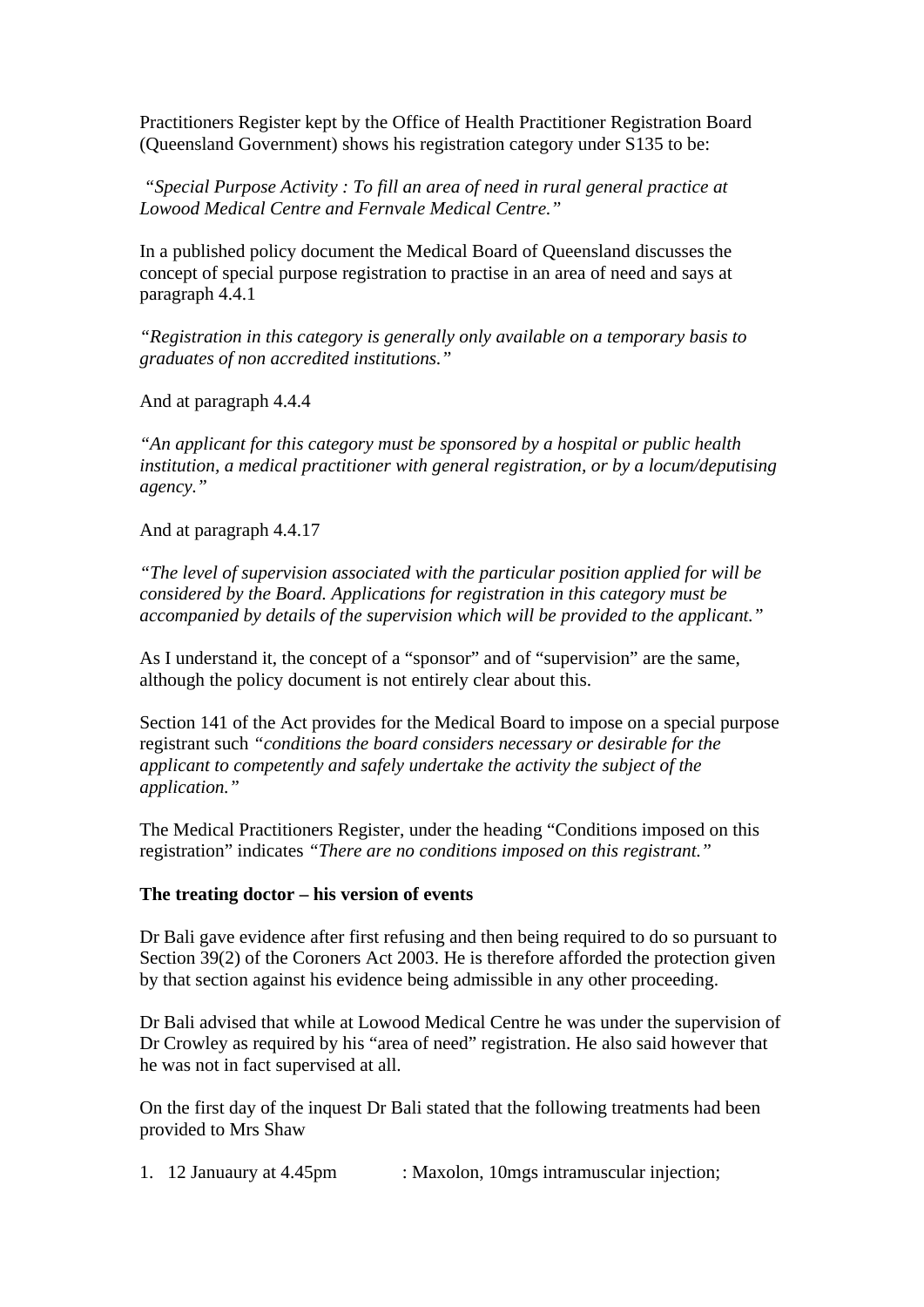- 2. 13 Januaury at 11.30/11.40am : Maxolon, 10mgs intramuscular injection; Pethedine, 50mgs intramuscular injection; He observed on this occasion that Mrs Shaw was "still vomiting and she had epigastric pain and she was slightly tachycardic and her other body functions were all normal."
- 3. 13 January at 4.30/4.45 : Maxolon, 10mgs intramuscular injection Morphine, 30mgs intramuscular injection He again observed 'she still had epigastric pain. She was tachycardic." And He went on to say her other vital signs were normal. He said that he had checked temperature, blood pressure and pulse and had taken along a machine to measure blood pressure.

In a subsequent written statement Dr Bali corrected his earlier evidence and indicated that he had not taken along a machine to measure blood pressure and that "I cannot now recall why it was that I did not take the bag with me on those occasions".

When the inquest resumed on a later date, Dr Bali gave further oral evidence.

Regarding the first visit on the  $12<sup>th</sup>$  January, Dr Bali said that he observed Mrs Shaw "did not appear to be distressed", was not "sweaty" or "clammy", was talking and well hydrated. Because of these observations he did not make any actual examination of her, and when informed she had been vomiting he did not enquire about the vomitus. Although he could not recall it, he did not dispute that Mr Shaw had described the vomitus as a "brown slurry". Later in evidence however, he said that had he been informed that the vomitus was brown and blood-like, that he would have insisted Mrs Shaw be immediately hospitalised. He had with him a stethoscope and a needle and syringe, but did not carry the "usual" bag of other equipment used on home visits. He did not use the stethoscope. He "assumed" she was suffering from gastro-enteritis.

Upon returning to the surgery Dr Bali made a computer entry that afternoon on Mrs Shaw's record which said :

*" History: vomiting since the last two days, minimal intake, inj. Maxolon given IMI, adv to take plenty of fluids, lite diet, ring if need to review again."* 

The next morning Dr Bali was informed a further home visit was requested and he attended at about 11.40am. He was told the Maxolon had worked briefly but the vomiting had then continued. Again he saw no vomitus. Mrs Shaw complained of epigastric pain just below the sternum. Dr Bali was aware of a history of reflux.

Again the only equipment taken to the visit, apart from needles and syringes, was a stethoscope. He did not take other equipment because this was a "follow up" visit and explained that he did not use the stethoscope because he had not brought other equipment to measure blood pressure, temperature and pulse. He says he did palpate the epi-gastric area and it was tender and the "tummy quite soft". He assumed the tenderness was due to "vomiting for days."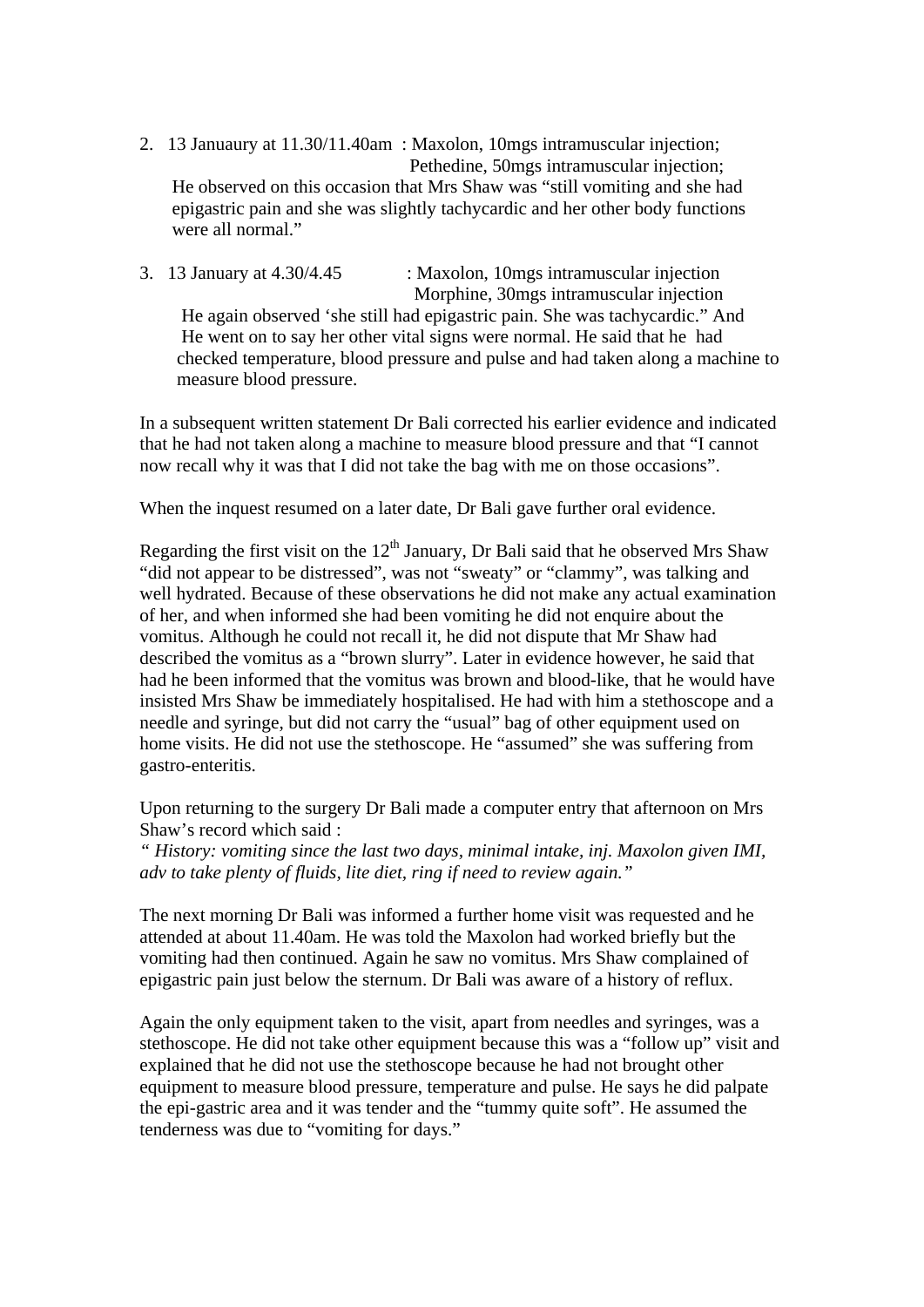Dr Bali had brought with him a 100ml ampule of Pethedine and he says he injected "about 50mg" of this and also gave a further injection of Maxolon. He brought the unused portion of Pethedine back to the surgery and disposed of it. When he later made a computer entry on Mrs Shaw's record there was no mention of the unused drugs being discarded, although he said it would be "usual" to make such a note.

Before leaving the house Dr Bali said that, due to the persistent vomiting and epigastric pain he suggested to Mr and Mrs Shaw that "it would be appropriate to go to hospital". Later in his evidence he said that he asked "How would they feel like going to the hospital" and they indicated they would prefer to stay at home. He agreed that he did not give any clear advice that Mrs Shaw should go to hospital.

Again computer notes were made upon return to the surgery as follows : *"history: nausea, vomiting continues, no diarrhoea, Hx of reflux with Hiatus hernia. Inj. Pethidine and inj. Maxolon given imi."* 

And, apparently, a few minutes after that entry a further entry was added : *"pain if not relieved in the next hr. convince the patient to go to hospital with ambulance, a little reluctant at the moment, or ring back at surgery"*.

Dr Bali says later that afternoon Mr Shaw visited him at the surgery and said that the vomiting was persisting and the pain had worsened. He said he asked Mr Shaw why his wife did not want to go to the hospital but received no answer. As the surgery had run out of supplies he provided a prescription in Mr Shaw's name for Maxolon and Ranitidine, the latter being indicated for anti-reflux and gastric ulcers. When asked why he issued the prescription in the wrong name he said "Well it happens sometimes".

Dr Bali went to the house a third time and took with him from the surgery a 30mg ampule of Morphine. On arrival he observed Mrs Shaw to be in bed and in pain. He was told she was still vomiting and the pain was worse than in the morning. He was unable to recall any further information he received. He injected Mrs Shaw with Maxolon obtained by Mr Shaw with the prescription provided, and also injected her with the 30mg Morphine he brought from the surgery.

 He said that "I immediately thought she needed to go to the hospital" and thought so "because of the risk of peptic ulcer perforation". He said he again advised "more strongly than what I had said in the morning" for Mrs Shaw to go to hospital but did not remember the reply he received to this suggestion. He said this to Mrs Shaw only, and this occurred after the Morphine injection. He did not recall whether he ever told Mr or Mrs Shaw that he had administered Morphine. He did not give any advice as to what, if anything, to be on the lookout for after receiving Morphine. He learned two days later that she had died that evening.

Despite being unable to recall a reply to his suggestion, Dr Bali said "It was my belief that she would be taken to hospital". Although he agreed he could have made arrangements for her admission to hospital, he did not do so. No arrangements were made for further contact with Dr Bali that evening and no follow up appointment was made. The Lowood surgery was open until about 7pm that day but Dr Bali did not inform any person at the surgery of his afternoon visit or the injection of Morphine.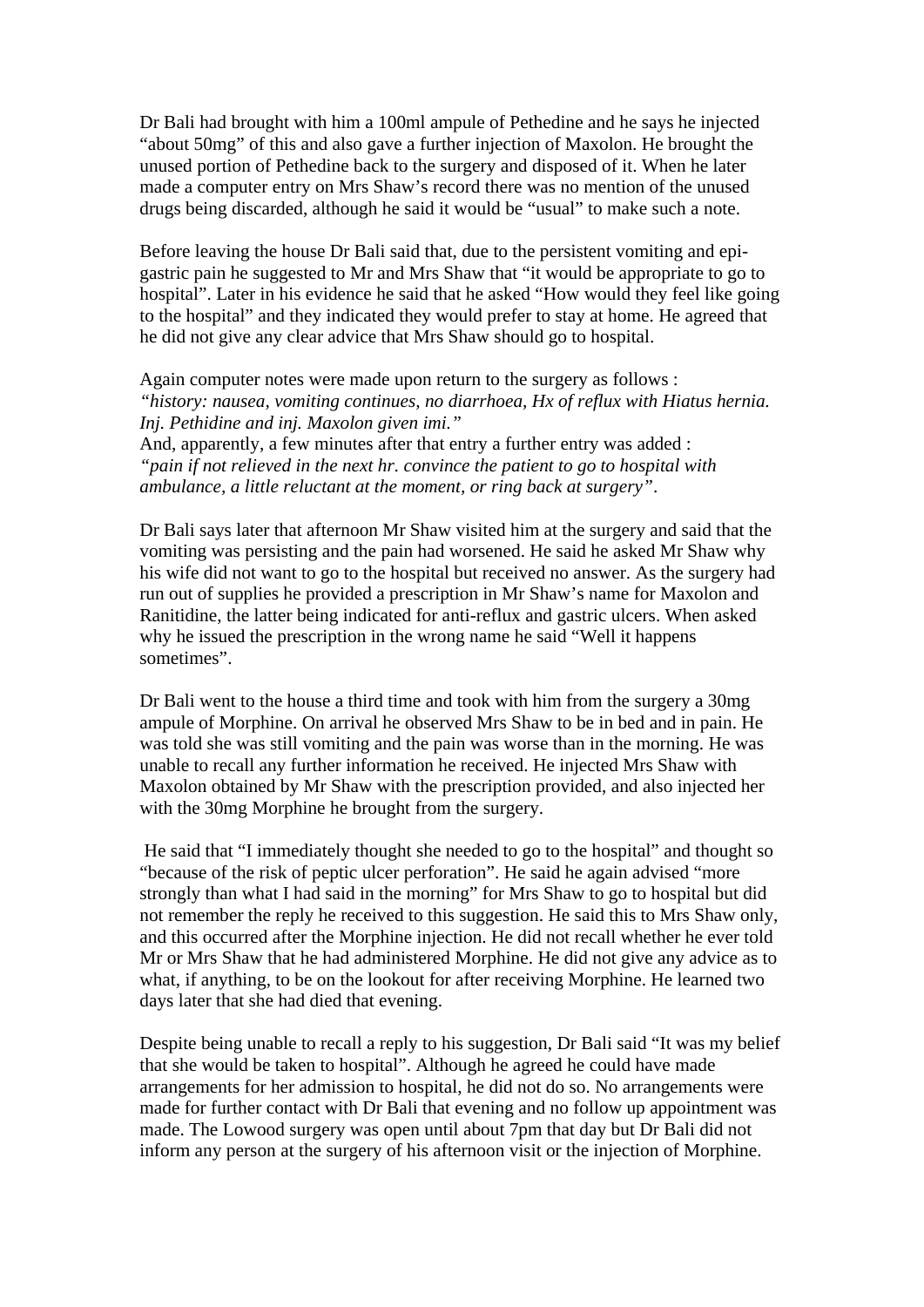His supervisor Dr Crowley was never informed of the use of Pethedine or Morphine with Mrs Shaw.

Under cross examination Dr Bali's account of his advices regarding hospitalisation became confusing and inconsistent. At one stage he said "I should have insisted on her going to the hospital" and then a little later "I think I did" so insist. Then later still he said "All I said was that she needed to go to the hospital".

Following this late afternoon visit Dr Bali went home. He never subsequently made any entry in the surgery records of this visit or the injection of any drugs on this occasion. He explained this omission by saying "I might have missed out or not remembered" to update the records. Enquiry was made as to how a hospital would be able to know what medication Mrs Shaw had received prior to admission. Dr Bali indicated the hospital could have contacted the Lowood Medical Centre which could in turn have put the hospital in touch with Dr Bali. No comment was made as to how this might occur if hospital admission was after 7pm, that is, after the medical centre had closed.

About one week after Mrs Shaw's death Dr Bali met with two adult daughters of Mrs Shaw. He agreed in cross examination that he showed the two daughters the incomplete Medical Centre records for Mrs Shaw which made no mention of the final visit on the  $13<sup>th</sup>$  January and no mention of Morphine. He also agreed he told both daughters that he had not administered Morphine to Mrs Shaw and when asked why he said that to them he claimed "I could not recall it at the time".

He further conceded that some months after the death he had told Mr Shaw that he did not administer Morphine and that by that stage he had become aware that Morphine had been given. Despite this he said "It wasn't at that stage I was telling a lie". As well, he agreed he had asked Mr Shaw whether Mrs Shaw had perhaps received Morphine at a hospital, even though he was aware she had died at home and had not gone to a hospital.

### **Resolving the conflict between the accounts of Mr Shaw and Dr Bali**

I found Mr Shaw to be an impressive and intelligent witness. His evidence was clear and consistent and he presented as a man with a vivid memory of events that obviously had a major impact on him, namely the loss of his wife. He has taken a keen interest in the matter ever since the death of his wife and on a number of occasions in the months after the death he has committed his memory of events to writing. Those accounts were consistent with his oral evidence at the inquest.

Dr Bali, on the other hand, presented as a man with at best a poor memory. He says one week after the death he could not recall administering Morphine to a person who died within a couple of hours of the injection. He originally claimed to have used a device to measure blood pressure and later conceded that was not the case. He agreed that months after the death he was still telling relatives he had not administered Morphine. Even after learning of the death 2 days after the event he still "missed out" or did not remember to make any entry in the patient's record relating to the final visit.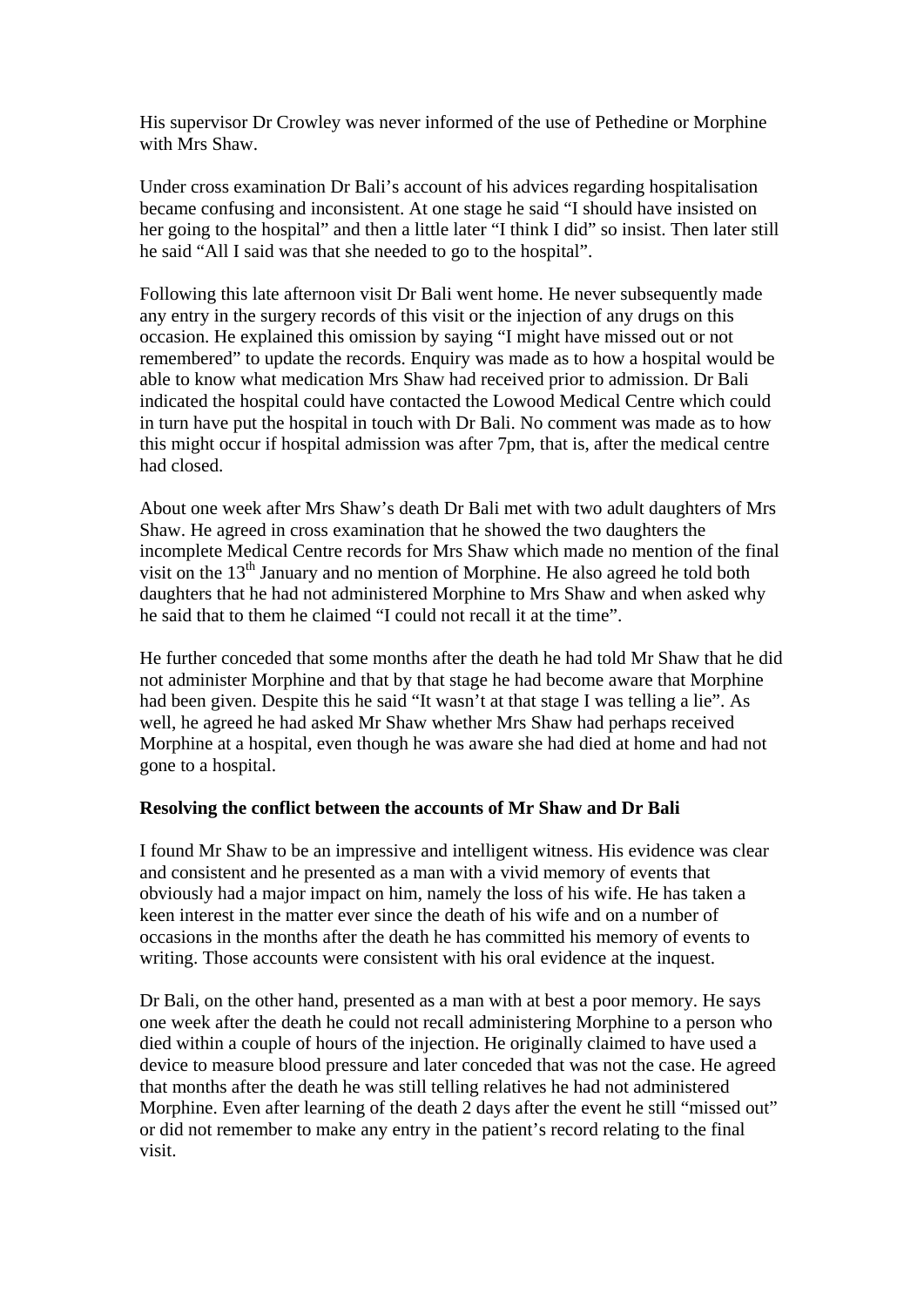His varying accounts of what he was told about the vomitus, what examinations of Mrs Shaw he made, and his even more varied accounts of what he did to advise Mrs Shaw to go to hospital lead me to the conclusion that Dr Bali is not a reliable witness. Combining this with the incomplete patient's record and the incorrect information provided to Mr Shaw and other relatives after the date of death leads me to strongly suspect that Dr Bali has deliberately been untruthful, and initially at least, did his best to conceal the fact that he had administered Morphine to Mrs Shaw shortly before she died.

I accept Mr Shaw's version of events where it differs from that of Dr Bali.

#### **Specialist medical opinions**

Opinions were obtained from two independent medical specialists.

Dr Graeme Macdonald, Ph D, FRACP is registered as a Medical Specialist and is the Director of the Department of Gastroenterology and Hepatology at the Princess Alexandra Hospital, Brisbane.

In reviewing the records of Lowood Medical Centre relating to Mrs Shaw, Dr Macdonald said in a written report :

*"Peptic ulceration, in particular gastric ulceration, is a recognised complication of treatment with non-steroidal anti-inflammatory drugs including those prescribed."* 

#### Regarding the use of Morphine, he said :

*"Morphine is a potent analgesic agent, particularly a dose of 30mg. Gastrooesophageal reflux can be painful but usually does not require Morphine. Similarly, peptic ulcer disease, be it gastric ulceration or duodenal ulceration without perforation, is painful but usually not to the level of requiring narcotic analgesia. In contrast, gastric perforation with gastric contents moving into the abdominal cavity is generally very painful because of the inflammation (peritonitis) caused by acid and other components of the fluid. The fact that the pain was severe enough to warrant injection of narcotic analgesic agents on two occasions within one day should have raised concerns about an alternate diagnosis. In addition, morphine will mask the signs and symptoms of complications such as gastric perforation."* 

#### As to the need for hospital he said :

*"The apparent severity of the pain, the fact that multiple attendances had been required within a 36-hour period and that narcotic had to be administered on two occasions, are all evidence that the patient was quite unwell and should have been referred to a hospital for further evaluation and treatment. Under these circumstances, I do not believe that it is appropriate to administer morphine at home, particularly where there is some doubt as to the diagnosis."* 

### As to the vomitus :

*"The vomitus should have been inspected (or if it had been disposed of) questions asked about the appearance of the vomitus to determine if there was any evidence of*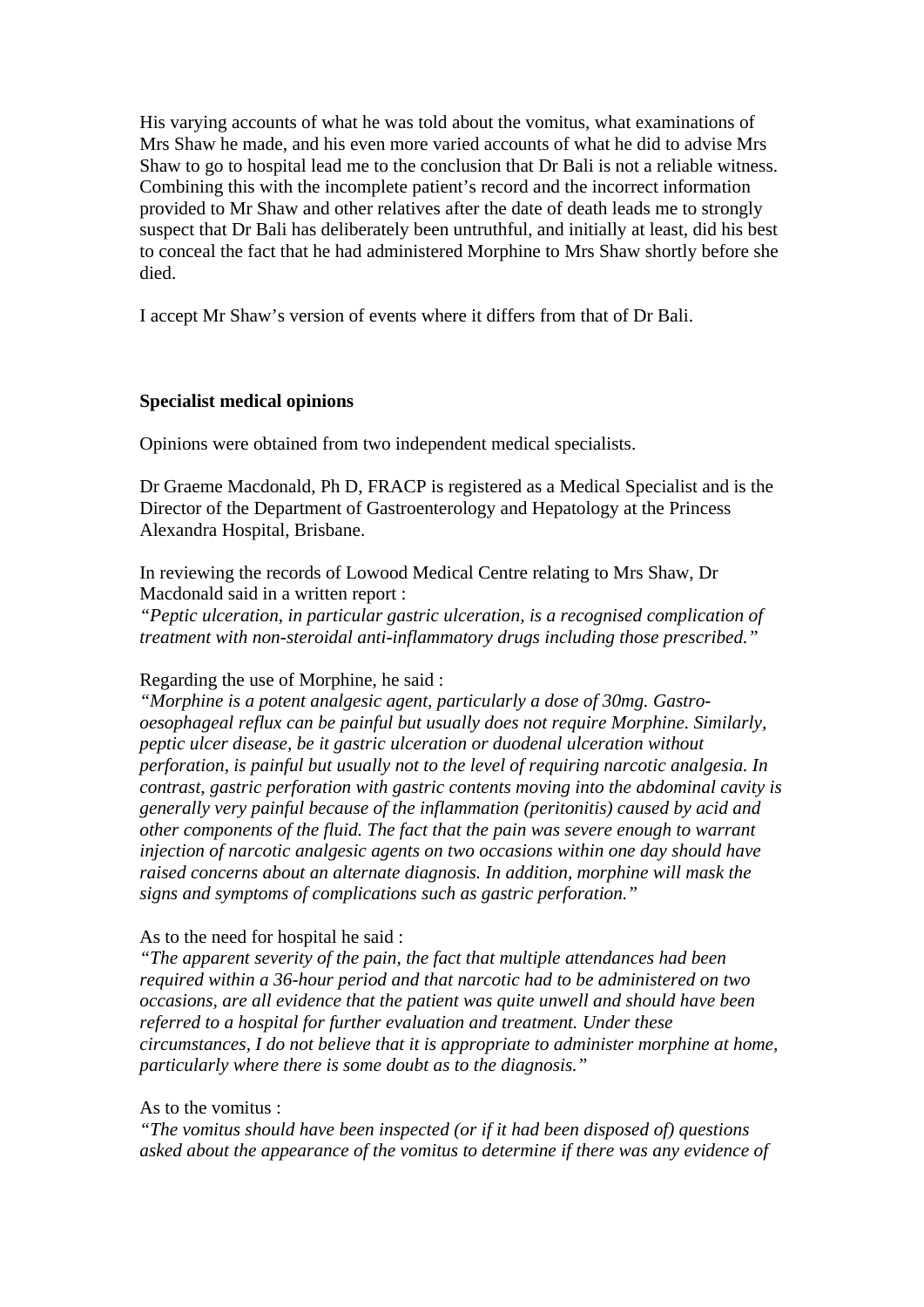*the presence of blood. The association between non-steroidal anti-inflammatory drug use and gastro-intestinal haemorrhage is well recognised*."

And as to whether hospitalisation may have resulted in a different outcome : *"I think that if Mrs Shaw had gone to hospital on the Wednesday afternoon or Thursday morning, the outcome may have been different although I suspect that if she went to hospital on the Thursday afternoon, the outcome may have been unchanged because the disease process would presumably have been quite advanced by that time."* 

In oral evidence Dr Macdonald said that the "sudden onset" of symptoms and the "intensity of pain" were indicators of a possible perforation. Other indicators were disappearance of bowel sounds; increased pulse rate; falling blood pressure; the abdomen becoming "rigid"; and other general signs of unwellness such as being pale and distressed. The administration of Pethedine or Morphine may slow bowel movement but would not make bowel sounds disappear, nor would it mask changes in blood pressure or pulse. He said that checking temperature, blood pressure and pulse were all an important part of the diagnosis process. Bowel sounds should have been checked using a stethoscope.

As to the chances of success in surgically repairing a perforation, he said this depended on a number of factors including the training of the doctor concerned; the amount of internal damage; the general condition of the patient and whether there was infection. Generally however, he said "the longer the delay…. the higher the likelihood" of death occurring.

As regards the drugs administered, Dr Macdonald had no criticism of the 3 injections of Maxolon, however he said treatment of a ruptured ulcer would not normally be with narcotic analgesia such as Pethedine and Morphine. Oral codeine and Panadol would be more appropriate. Also, while an injection of 50mg Pethedine was not a large dose, 30mg of Morphine was "quite a large dose" and was "too large to administer at home." While such a dose may well be effectual in significantly reducing pain, it may also reduce the level of consciousness and slow the rate of breathing, perhaps even enough to contribute to death. An advisable dose would be 5 to 10mg.

Regarding the need for hospital, Dr Macdonald advised that a doctor cannot force a patient to go to hospital, but in the circumstances of this case the patient should have been encouraged to do so. There should have been a discussion with the patient on the Thursday morning rather than simply asking her husband how she would feel about going to hospital. He explained that a patient's acceptance or rejection of the advice depended on how "strong" the doctor was in giving the advice, and that "the important thing is that the patient appears to understand and accept the consequences of their action", which may include "that she might die if she does not go to hospital". His experience is that strong recommendations for hospitalisation are "virtually always" obeyed. If the advice is still rejected then the doctor should continue to treat the patient as best they can.

Notwithstanding the concerns as to examination and diagnosis, advice to go to hospital and the administration of 30mg of Morphine at home, Dr Macdonald said he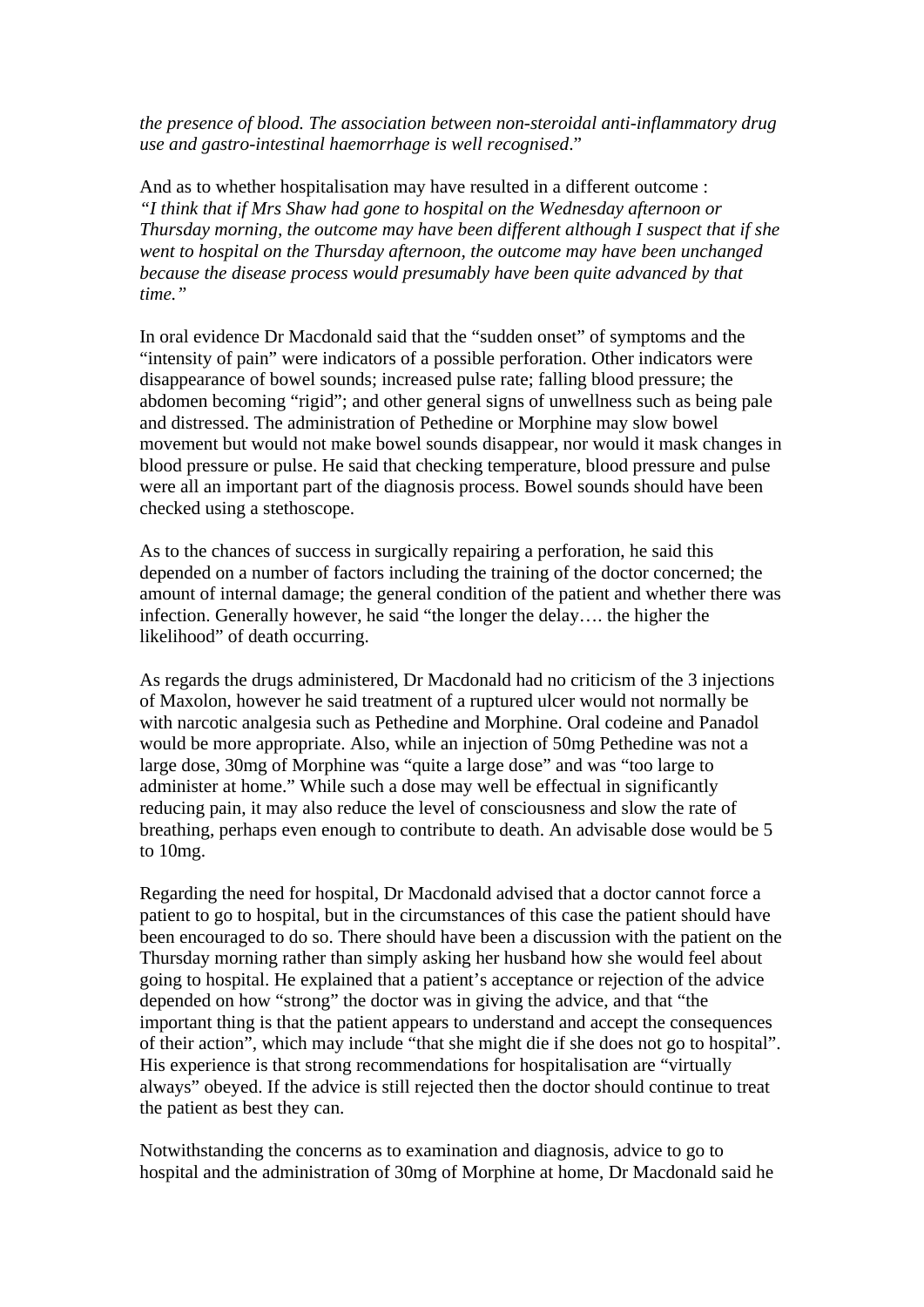had no reason to dispute the finding of Dr Milne that the primary cause of death was a perforated gastric ulcer.

The second specialist to give evidence was Dr Peter Pillans, Associate Professor, registered Medical Specialist and Director of Pharmacology at Princess Alexandra Hospital, Brisbane.

Again, Dr Pillans provided a written report and also gave evidence at the inquest. In his written report he commented as to administration of Morphine as follows : *"The rationale for giving morphine is not clear. It is a potent opioid analgesic which can mask the symptoms and signs of an acute abdomen (such as peritonitis) and should be avoided where such a possibility exists. Morphine is not indicated in gastric flu and is not indicated for gastro-oesophageal reflux or peptic ulcer disease."* 

#### And :

*"The morphine level in the deceased is consistent with the stated injection of 30mgs."*  And :

*"It is noted that the morphine blood concentration of 0.28mgs/kg falls within the potentially fatal range of 0.2- 2.3mg/kg. The lower end of the range would apply to non tolerant individuals such as Mrs Shaw………The temporal relationship with the administration of a generous dose of 30mgs of intramuscular morphine in Mrs Shaw, suggests that morphine was a likely contributor to her death."* 

### As to the vomitus :

*"Vomitus should be inspected, particularly for the presence of blood, in patients on non-steroidal anti-inflammatory drugs or patients with a history of reflux, because of the well known potential complication of ulceration with gastro-intestinal haemorrhage."* 

In oral evidence Dr Pillans explained that the most important effect of morphine is its effect on breathing and that "it can have a profound effect and, in fact, depress the respiration to such an extent that you stop breathing." He said this depression could be increased by the earlier injections of Maxolon and Pethedine which both have a similar, but weaker, effect on the respiratory system. Her obesity also probably made her more susceptible to respiratory depression. He went on to say that a patient who received 30mgs of morphine in a hospital would be connected to a machine called a pulse oximeter which measures oxygen in the blood and therefore indicates if there is respiratory depression. The pulse oximeter is adjusted to trigger an alarm should oxygen fall below a certain level. In addition, the patient would be observed by a nurse perhaps every 15 minutes. Should respiratory depression reach an unacceptable level, then the hospital would administer an "antagonist" drug – Naloxene – which would block the effect of the morphine.

As to the use of morphine at all in this case, Dr Pillans said :

*"You really have to establish a diagnosis when it comes to abdominal pain so that you know what you're treating and if it's severe pain that warrants morphine, it really, in my opinion, warrants hospital admission and elucidation of that cause by special investigations. And in this setting where we have a history of gastro-*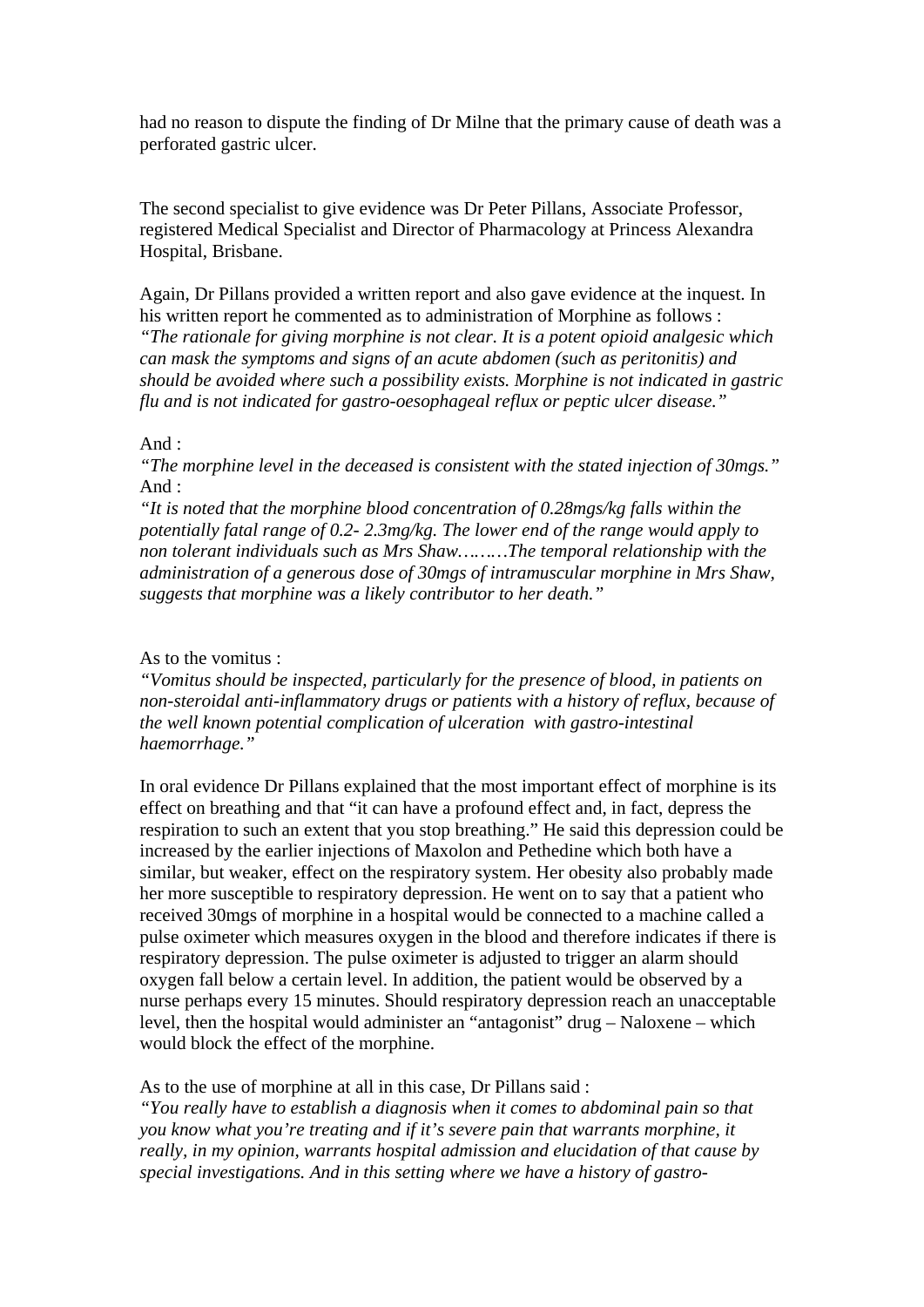*oesophageal reflux disease, consideration about stomach ulcers and so on, if it was pain related to an ulcer then the treatment is different, completely different, you'd be giving anti-ulcer medication. If you then had severe pain unrelated, or not responsive to anti-ulcer medication, you would be concerned about what the diagnosis was, such as a perforation. We have a history of vomiting – of dark vomitus. The husband's observation was that it was dark brown and I think he said he thought it could be blood or feculent material which obviously concerns you that it could have been blood and, if there's blood, then clearly this would suggest that there's some sort of mischief, like an ulcer, and clearly one would avoid giving morphine in that setting and definitively treating the problem after diagnosing the problem."* 

### As to the effect of the morphine in this case he said :

*"I think the probability here is fairly high that it was a significant contributor to her death."* and *"I think the perforated gastric ulcer would probably have allowed her to continue living for some time, whereas I think the morphine caused a fairly rapid, you know, decline in events."* Later he was asked whether he considered it was "highly probable that Mrs Shaw's death was at least very significantly contributed to by the opiates" and he replied "*Yes, my stand was that the opiates were a significant contributor to her death; yeah*". He also agreed however, that while he considered it was unlikely to be the case, death may have in fact occurred entirely as a result of the perforated ulcer.

## **Findings**

Given the evidence which I have summarised, it seems there is no reason to depart from the finding of Dr Milne that the primary cause of death was a perforated gastric ulcer. Dr Macdonald specifically agreed with this proposition and Dr Pillans did not put the matter any higher than saying that the administration of Morphine was probably a "significant contributor" to Mrs Shaw's death and that it caused her condition to deteriorate more rapidly.

I therefore make the following findings:-

- The person who died was Lillian Margaret Shaw.
- Mrs Shaw died at home after being ill for several days. She had been vomiting dark fluid and suffering abdominal pain. For some years she had been treated with a range of non-steroidal anti-inflammatory drugs, a known complication of which is gastric ulceration. A doctor visited the home three times over two days and administered anti-nausea medication and injections for pain relief, including on the last visit, 30mg of Morphine. Death occurred about 2 ½ hours after that injection. Autopsy revealed a perforated gastric ulcer with a significant amount of blood and other fluid in the stomach and in the abdominal cavity, with consequent inflammation of the peritoneum. Toxicology testing revealed a blood concentration of Morphine within the potentially fatal range.
- Mrs Shaw died on the  $13<sup>th</sup>$  January 2005.
- Mrs Shaw died at 43 Muckerts Lane, Fernvale, Queensland.
- The cause of death was a perforated gastric ulcer, however Morphine toxicity also made a significant contribution to death.